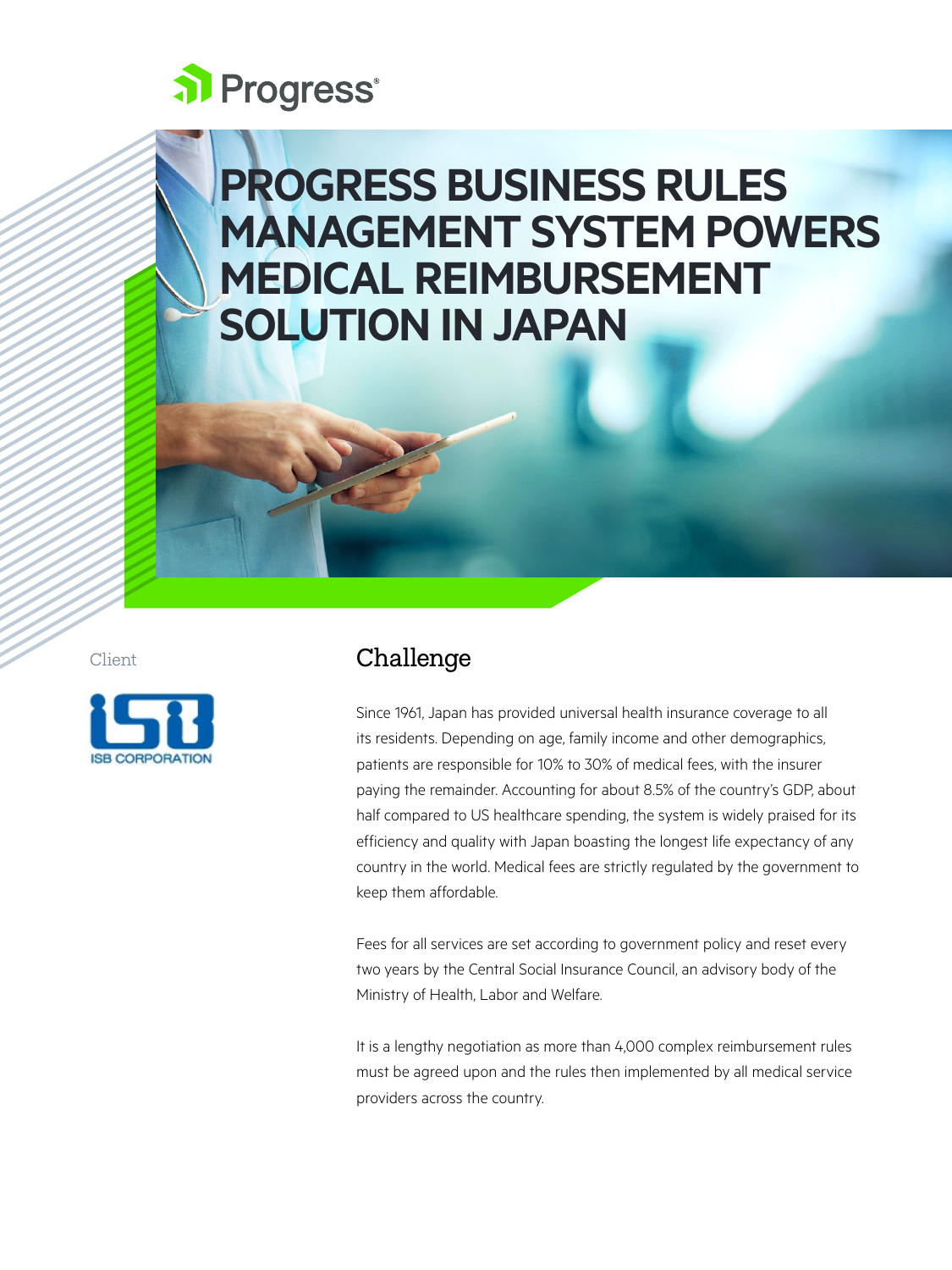To receive timely payments, providers submit data through the statement of Japanese medical expenses and details, Rezept. Oftentimes payment is delayed or reduced due to insufficient and inaccurate descriptions. Information services company ISB, a leading provider of IT solutions in Japan, sensed a market need for a more accurate way for providers to submit reimbursements.

"Reimbursement delays became especially critical for small medical practices and institutions supporting community health," said Mr. Nobuhide Saito, Executive Officer of ISB. "Those providers rely on those payments for their day-to-day operations."

ISB took on the challenge to build a solution that would allow institutions to increase the accuracy of their requests for reimbursements as well as update master pharmaceutical products and pricing data, thereby speeding payment and increasing efficiency by minimizing the need to resubmit Rezept.

## Solution

ISB teamed up with their partner TMMC, which specializes in developing solutions specifically for the medical field. They realized from the outset that a business rules management system (BRMS) was fundamental to building a successful solution that could keep pace with 4,000 complex rules changes, as well as changes in pharmaceutical reimbursements and a wealth of related services.

"Corticon will automatically flag inaccurately recorded items before processing, dramatically speeding payment."

Mr. Nobuhide Saito, Executive Officer, ISB

"Not only did we reduce our costs in building Fine Rezept, we could not have built it at all without Progress Corticon."

Mr. Nobuhide Saito, Executive Officer, ISB

ISB and TMMC kicked off the project in June 2014. One of the first orders of business was to conduct due diligence to locate a suitable BRMS. They evaluated three solutions, including Progress® Corticon®. TMMC found that one solution required a long-term fromscratch programming effort, and the second was too inflexible to meet the complex requirements of the Japanese government's rules for reimbursement. Corticon proved to be the ideal solution.

"We compared the other solutions but they were not fast enough or flexible enough to keep pace with rules changes in this environment," Mr. Takuya Miyagi, Manager/Consultant of TMMC said. "We also concluded that Corticon would significantly reduce our cost and development time."

## Results

Naming its cloud-based reimbursement solution Fine Rezept, in deference to the statement of Japanese medical expenses and details, Rezept, ISB began development in August 2014 and launched a pilot program the following spring. Mr. Miyagi estimates that Corticon allowed them to build Fine Rezept about 30% faster than with other rules systems.

"Now that Fine Rezept is built and being tested, I estimate we sped development time by about one-third and expect an improvement in revenue because we now have the ability to centrally manage reimbursement rules, streamlining the business," he said.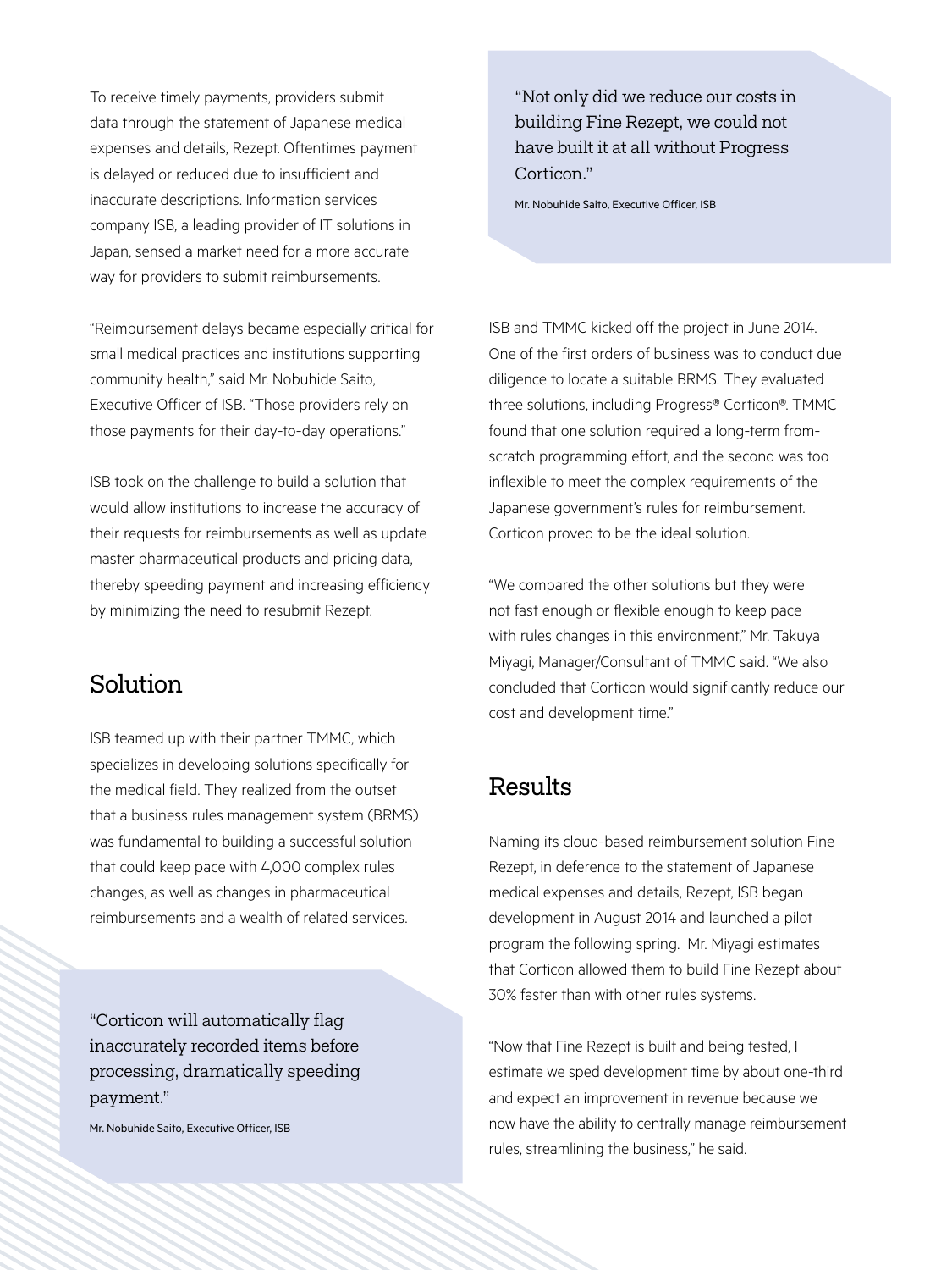For providers, the benefits of Fine Rezept are significant as well. Mr. Masanobu Ohashi, Senior Manager of ISB, explained that each month providers submit reimbursements based on medical fee rules, which they used to have to manually score before submitting—a process prone to human error. Fine Rezept, now with Corticon, automates the process, ensuring accuracy before invoices are submitted.

"Corticon business rules help validate invoices based on medical fee point definitions ensuring their accuracy before processing," Mr. Ohashi said. "The system will automatically flag inaccurately recorded items, dramatically speeding payment."

With Fine Rezept about to complete the test phase and go live, Mr. Saito summed up the three key benefits realized with the Corticon BRMS:

- Changes to medical reimbursement rules, which are reset every two years, can be rapidly implemented, thereby avoiding delays in payments to providers
- With business rules separated from code, nonprogrammers can easily keep pace with ongoing system maintenance and rules changes
- Without IT involvement with business rules ISB anticipates at least a 20% savings in overall maintenance of the system

Finally, the K.K. Ashisuto Corticon support team, in conjunction with the Progress Corticon support team, was instrumental to keeping the project on time and within budget.

"We had an aggressive timeline to develop Fine Rezept," said Mr. Saito. "Whenever we had questions or hit a roadblock the Corticon support team was always available, helping us keep the project on schedule.

"We sped development time by about one-third and expect an improvement in our revenue because we now have the ability to centrally manage reimbursement rules, streamlining the business."

Mr. Nobuhide Saito, Executive Officer, ISB

### About ISB

ISB has grown with the advanced information industry, along with the progress of the IT revolution since its founding as an information services company. ISB focuses on general-purpose systems and business systems development and operation. It has paid attention to the development of the mobile communications field and makes it a pillar of the company's business as well as making full use of many years of knowledge and experience.

Its mission statement as a "superior technology and services company" is to devote research and provide consistent satisfactory service to their customers. In addition, ISB promotes globalization, expanding to Vietnam to procure engineering talent that is lacking in Japan and to enhance price competitiveness.

#### About TMMC

TMMC provides consulting services related to organizational and personnel reform, medical office improvement, site business improvement and information systematization as a partner of the customers' business management and informational system in insurance, medical care and welfare industries.

Also, they have developed an automatic inspection system by rule base due to the medical reimbursement for the first time in Japan, and they were accredited the Advanced Corporate Networking from July, 2007 to March 2011 by the Ministry of Economy, Trade and Industry on July, 2007. (Business owners from different fields collaborate to cultivate a new business field through effectively combining their managerial resources.)

They especially provide high quality services through the specialists who are familiar with the system and experts who are experienced in the field of medical administration and medical reimbursement.

#### About Ashisuto

K.K. Ashisuto is a leading independent supplier of a large range of software products from hardware manufacturers and software vendors. By combining expertise in various software products and services, Ashisuto supports large enterprises in each field of information utilization, including operations, database and business intelligence. The company's mission is to be the premier IT support and service provider in Japan.